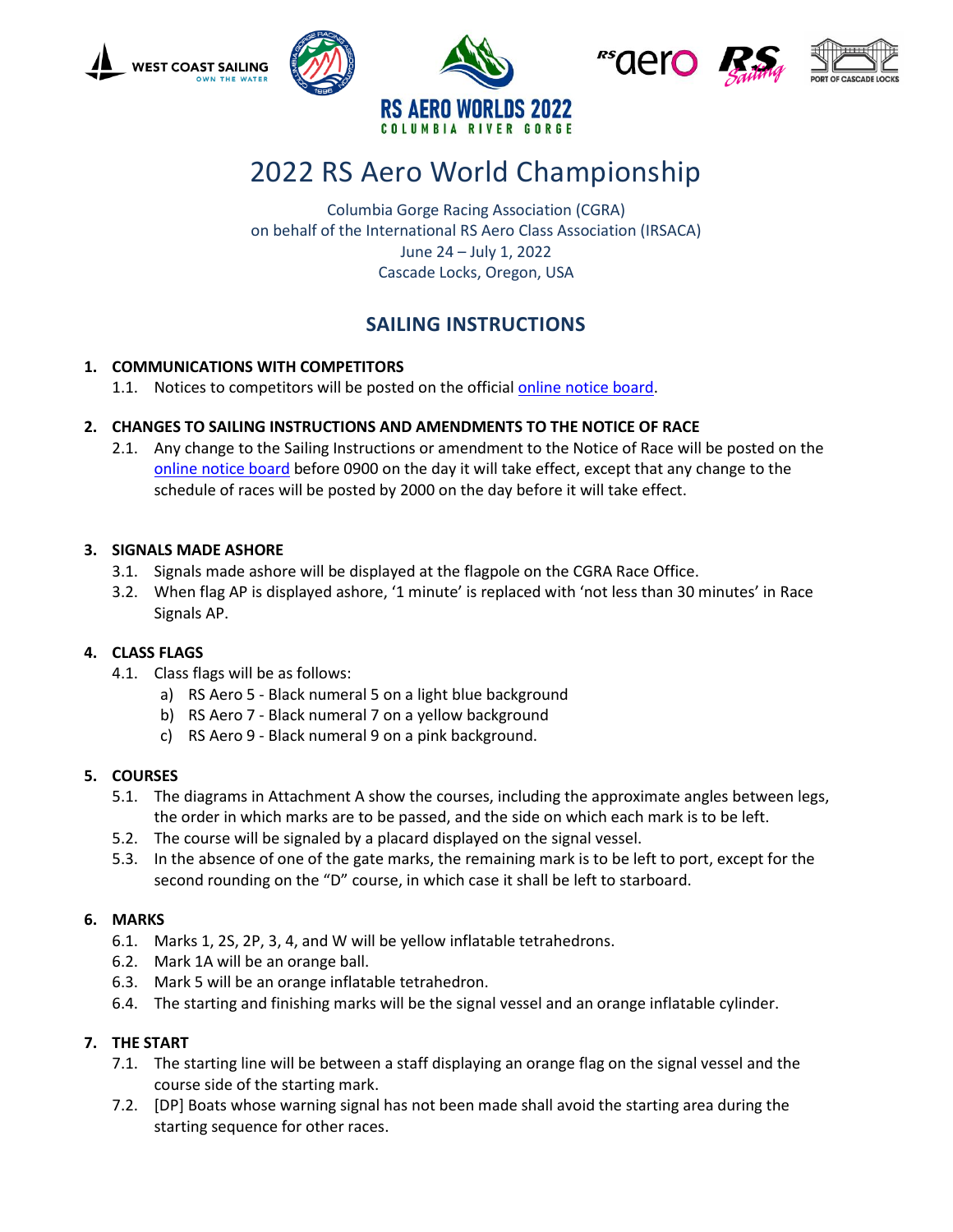#### **8. CHANGE OF THE NEXT LEG OF THE COURSE**

8.1. To change the next leg of the course, the race committee will move the original mark (or the finishing line) to a new position.

#### **9. THE FINISH**

9.1. The finishing line will be between a staff displaying a blue flag on the signal vessel and the course side of the finishing mark.

#### **10. TIME LIMITS & TARGET TIMES**

- 10.1. For courses **"D" and "W**", the target time for all fleets will be 40 minutes.
	- 10.1.1. Boats failing to finish within 15 minutes after the first boat sails the course and finishes will be scored Did Not Finish without a hearing. This changes rules 35, A4 and A5.
	- 10.1.2. Failure to meet the target time will not constitute grounds for redress.
	- 10.1.3. Time limit for all fleets will be 90 minutes.
- 10.2. For the **long-distance course**, the time limit will be 4 hours.
	- 10.2.1. Boats failing to finish within 1 hour after the first boat sails the course and finishes will be scored Did Not Finish without a hearing. This changes rules 35, A4 and A5.

#### **11. HEARING REQUESTS**

- 11.1. A boat intending to protest or request redress for an incident that occurred while racing must notify the race committee on the signal boat as soon as reasonably possible after retiring or finishing. Until she receives confirmation from the race committee, she will not be considered to have met this obligation and the protest will be considered invalid. This changes RRS 61.1(a).
- 11.2. Protests and requests for redress shall be filed electronically. Use this form to file: [https://www.racingrulesofsailing.org/protests/new?event\\_id=4257](https://www.racingrulesofsailing.org/protests/new?event_id=4257) .
- 11.3. Protests and requests for redress must be filed within 1 hour after the last boat finishes the last race of the day or the race committee signals no more racing today, whichever is later. Protest time limits will be posted on the electronic notice board at: [RS Aero Worlds Protest Time Limit.](https://www.regattanetwork.com/clubmgmt/applet_notice_board.php?regatta_id=23410&es=1&type=ptl)
- 11.4. The time and place of arbitration will be posted on the notice board within 30 minutes of the protest deadline. The protest hearing, if needed, will be following the arbitration meeting. This posting constitutes the notification required in RRS 61.1(b) and 63.2.
- 11.5. Notices of protests by the race committee, technical committee or protest committee will be posted on the notice board to inform boats under Rule 61.1(b).
- 11.6. Notices of on-water penalties will be posted here <https://www.racingrulesofsailing.org/penalties/4257/event> .
- 11.7. On the last scheduled day of racing a request for redress based on a protest committee decision shall be filed no later than 15 minutes after the decision was posted. This changes Rule 62.2.
- 11.8. The race committee will post a list of boats scored OCS, ZFP, UFD or BFD on the official notice board before the protest time limit. A request for redress based on such a posted score shall be made no later than 30 minutes after the protest time limit. This changes Rule 62.2.

# **12. [DP] SAFETY**

12.1. A boat that retires from a race shall notify the race committee as soon as possible.

#### **13. [DP] EQUIPMENT & MEASUREMENT CHECKS**

13.1. Substitution of damaged or lost equipment is not allowed unless authorized in writing by the technical committee. Requests for substitution shall be made to the committee at the first reasonable opportunity, which may be after the race.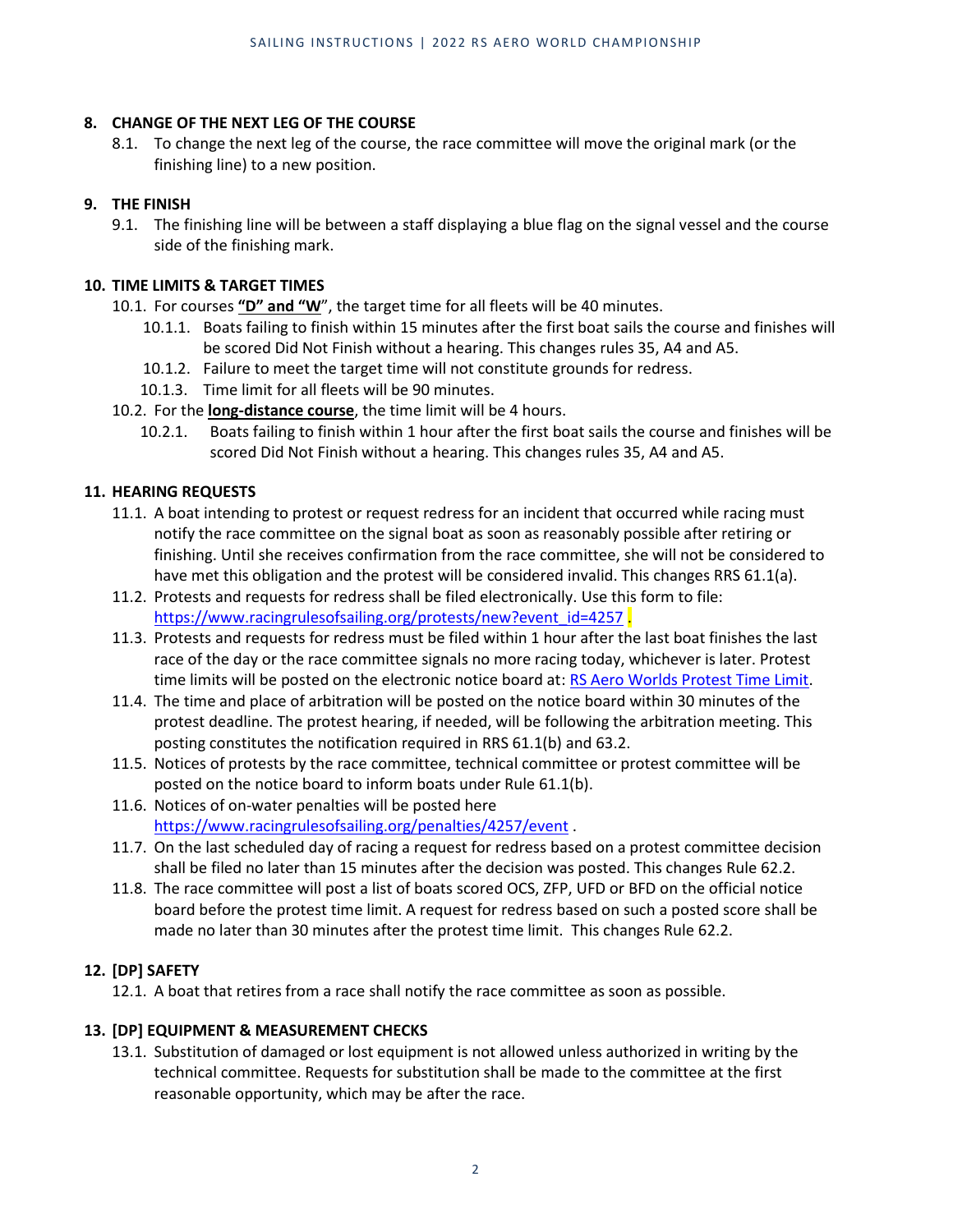# **ATTACHMENT A: COURSE DIAGRAMS**

|                                                   | W                                            |
|---------------------------------------------------|----------------------------------------------|
| RS Aero 7, 9 - Start-1-1a-2s/p-1-1a-2s-3-4-Finish | RS Aero 7, 9 - Start-1-1a-2s/p-1-1a-4-Finish |
| RS Aero 5 - Start-1-1a-5-1-1a-2s-3-4-Finish       | RS Aero 5 - Start-1-1a-5-1-1a-4-Finish       |
| Œ                                                 | υ<br>Œ                                       |
| $\mathbf{\Theta}^{i}$                             | $\ddot{\mathbf{e}}$                          |
| ¢                                                 | $\circledast$                                |
| <b>START</b>                                      | <b>START</b>                                 |
| ❸<br><b>FINISH</b>                                | FINISH                                       |
|                                                   | Ø                                            |

# **LONG DISTANCE COURSE**

**RS Aero 7, 9** - Start, 1(p),2(s),3(p),4(s),5(p),6(s),7(p),8(p), Finish **RS Aero 5** - Start, 1(p),2(s),3(p),4(s),5(p),6(s),7(p), Finish